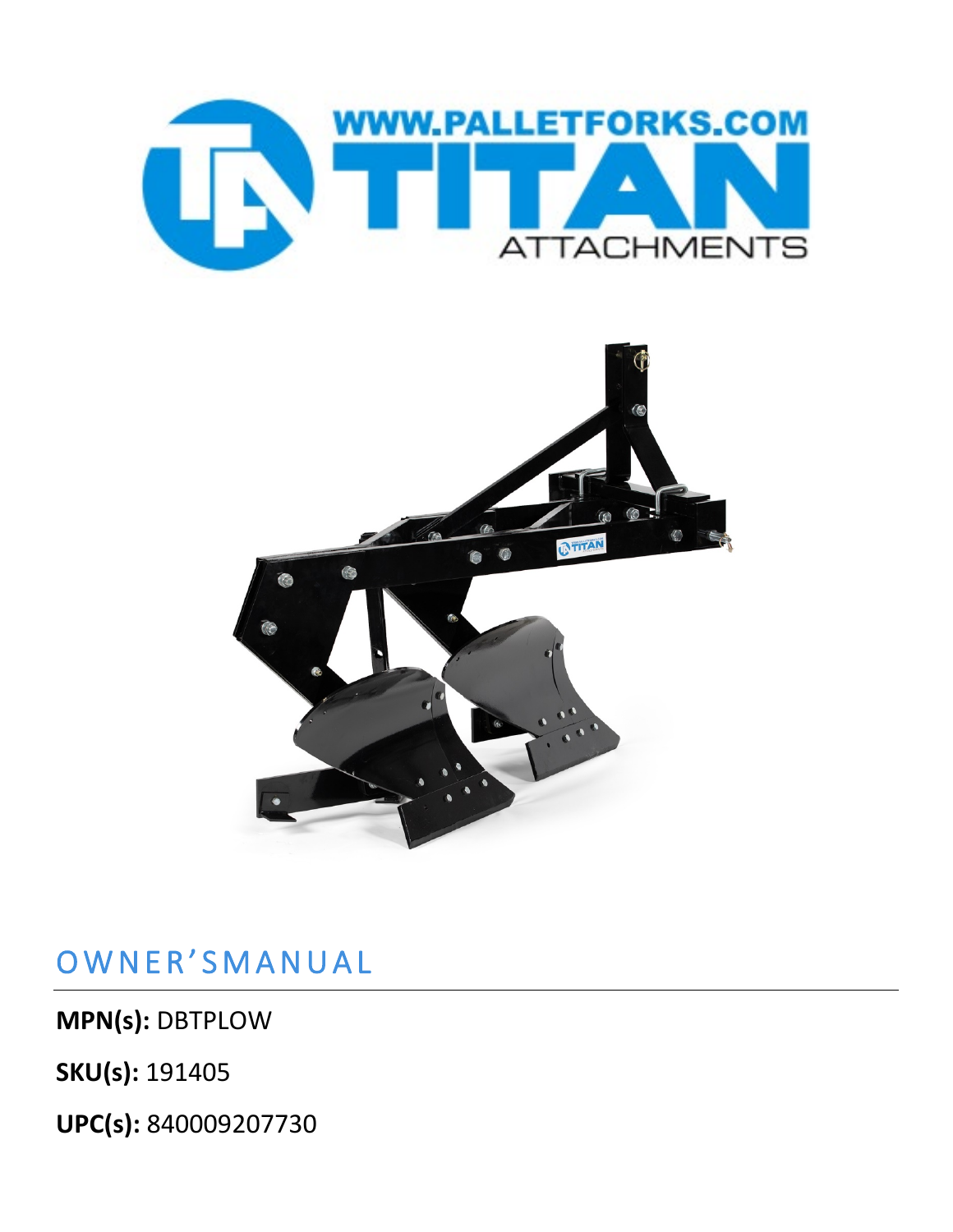

| <b>ITEM</b>    | <b>PART</b>  | <b>DESCRIPTION</b>              | <b>QTY</b> |
|----------------|--------------|---------------------------------|------------|
| 1              | 3PTDBTMPLW01 | <b>BOTTOM PLOW SUB ASSEMBLY</b> |            |
| $\overline{2}$ | 3PTDBTMPLW02 | <b>3 POINT ORIAL ASSEMBLY</b>   |            |
| 3              | 3PTDBTMPLW03 | <b>TOP LINK PIN</b>             | 1          |
| 4              | 3PTDBTMPLW04 | <b>THREADED PIN</b>             | 2          |
| 5              | 3PTDBTMPLW05 | <b>LINCH PIN</b>                | 4          |
| 6              | 3PTDBTMPLW06 | <b>STAND LOCK PIN</b>           | 1          |
|                | 3PTDBTMPLW07 | <b>RESTING STAND</b>            |            |